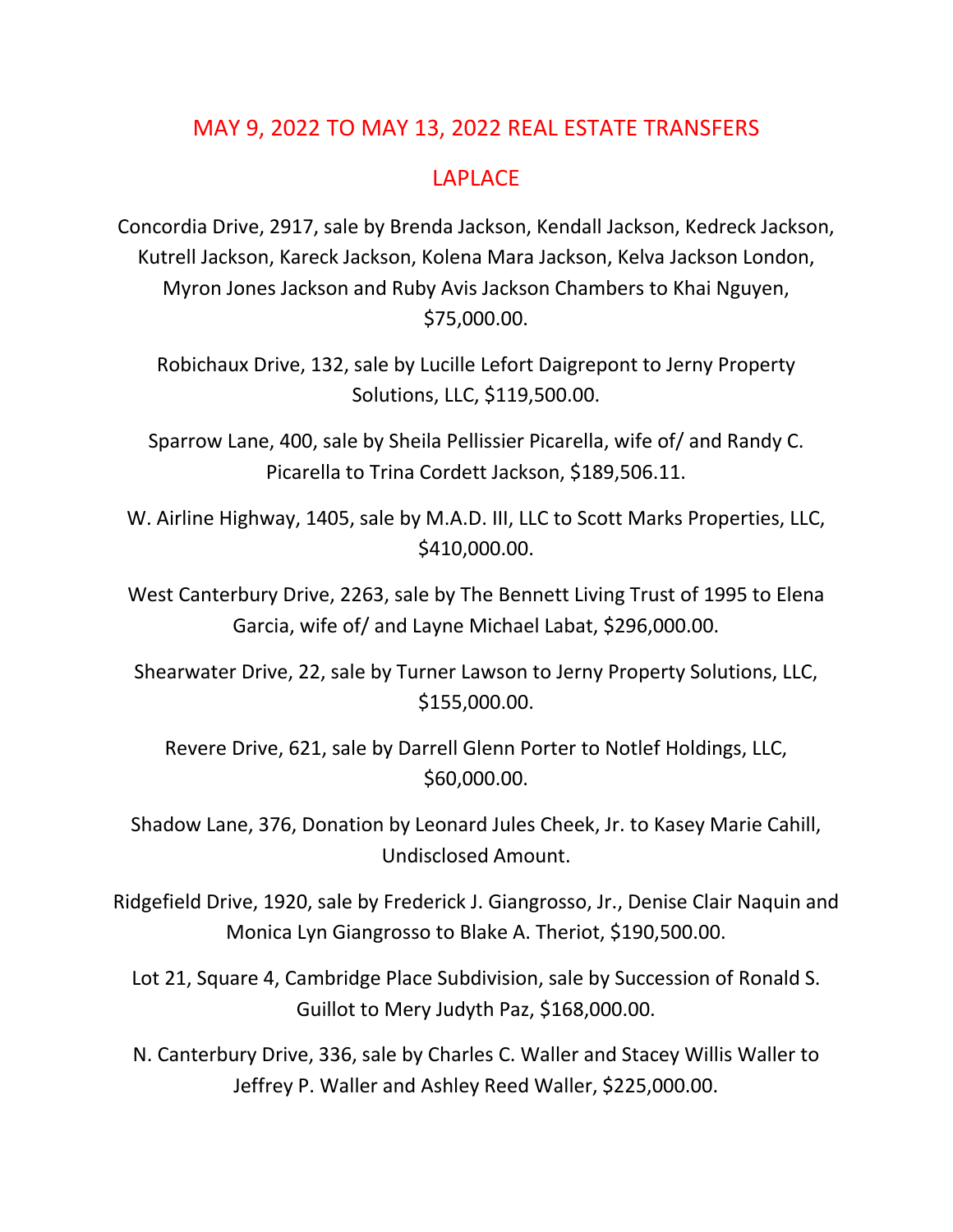Ridgefield Drive, 1013, sale by Richard H. McCollum and Susan McManus McCollum to Brandon Brown, LLC, \$95,000.00.

Frisco Drive, 510, sale by Clarence Gray, Jr. and Lisa Hayes Gray to Barry Anthony Young, \$239,000.00.

Virginian Colony Avenue, 1833, sale by Robert Brian Graves to Renata Jolivett, \$199,500.00.

### RESERVE

Terrio Drive, 204, sale by Todd E. Ruiz and Trudy Ruiz Giadina to Jeremy S. Napier, \$160,000.00.

Ivy Court, 145, sale by Landcraft, LLC to Nyrika Belvin, \$200,550.00.

## **GARYVILLE**

N. Church Street, 149, sale by Anna Leboeuf Luminais and Wayne T. Leboeuf and Janet LeBoeuf Kavanaugh to Garrett D. Campbell and Denise R. Moran, \$156,000.00.

#### **LUCY**

Lot 30, Slie Subdivision, Section 46- T 12S- R19E, Donation by Dorian M. Lumar to Rickie H. Borne, Undisclosed Amount.

# ST. JOHN

Lot Twenty-Five-A (25-A) of Square D (Formerly known as Lots Twenty-Five (25) and Twenty-Six (26) of Sunny Dale Subdivision, sale by Kendrick Troy Investments, LLC to Danica Mason, \$180,000.00.

Lot 1-AG, on the right bank of the Mississippi River, being a portion of the resubdivision of the remainder of the Alice B. Gendron Tract, sale by Rudolph Sorapuru, Jr. and Tanya Sorapuru Haydel to Karen A. Mathieu, Gerren A. Mathieu and Lydasha L. Augusta, \$22,500.00.